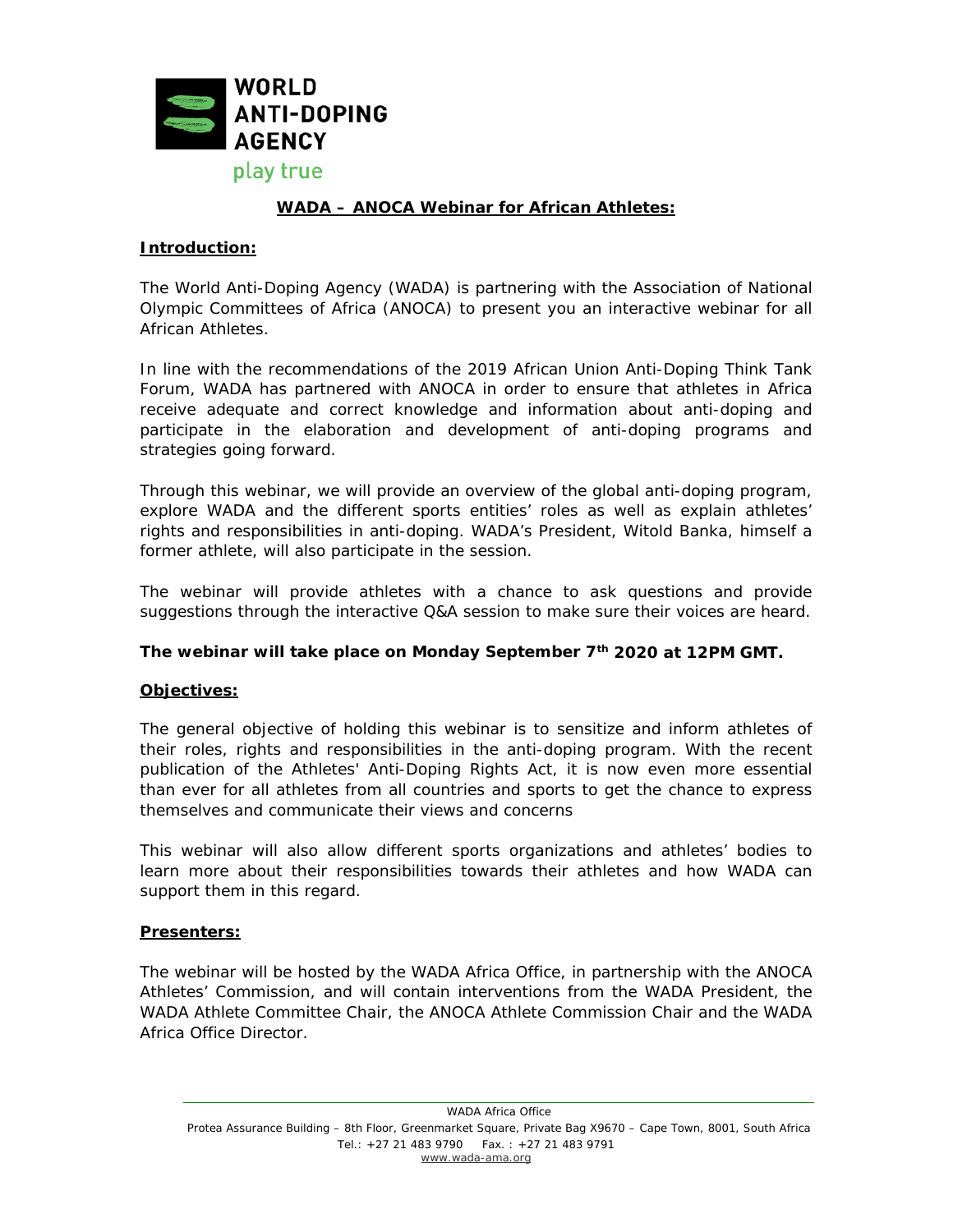

#### **Participants:**

The WADA Africa Office is extending the invitation to participate in this webinar to all current and former athletes in Africa.

In partnership with ANOCA, all African NOCs are also invited to participate in this webinar, specifically through their athletes' bodies and commissions. NOCs are requested to forward this invitation to all their Member Federations so that licence holders in these federations are invited to participate and can access this virtual meeting.

In collaboration with the Association of African Sports Confederations (AASC), all African Confederations are also invited to participate and encourage their athletes and athlete representative bodies to attend.

The WADA Africa Office is also inviting all the region's National Anti-Doping Organizations (NADOs) and Regional Anti-Doping Organizations (RADOs) to participate in this webinar to obtain further guidance and information on their roles and responsibilities towards athletes.

#### **Agenda:**

| Welcome & Introduction                           | WADA Africa Office Director - Rodney Swigelaar<br>(Moderator)                        |
|--------------------------------------------------|--------------------------------------------------------------------------------------|
| Introduction to the ANOCA Athletes<br>Commission | ANOCA Athletes Commission President - Amadou Dia Ba                                  |
| Athletes and the anti-doping program             | WADA President - Witold Banka                                                        |
| The Athletes' Anti-Doping Rights Act             | WADA Athlete Committee Chair - Ben Sandford                                          |
| Interactive O&A session                          | WADA Africa Office Director - Rodney<br>Swigelaar<br>(Moderator)                     |
| <b>Closing Remarks</b>                           | WADA President - Witold Banka<br>ANOCA Athletes Commission President – Amadou Dia Ba |